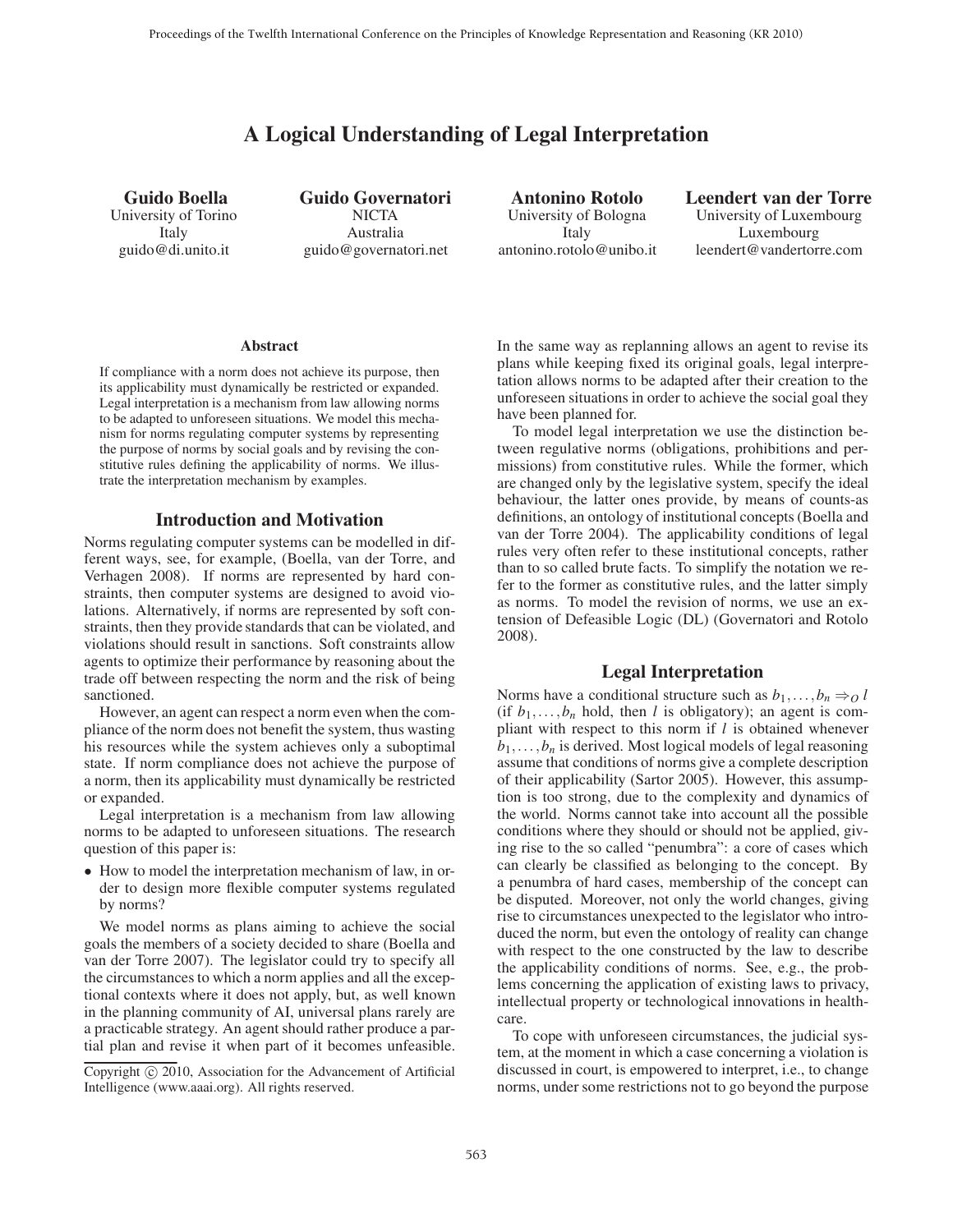from which the norms stem. The distinction between norms and constitutive rules suggests that legal interpretation does not amount to revising norms, but to interpreting legal concepts, i.e., to revising constitutive rules.

In this paper we adopt the view that the ontology of legal concepts is built via constitutive rules having the so-called counts-as form (Searle 1995):  $r : a_1, \ldots, a_n \Rightarrow_c b$ . For example, a bicycle is considered as a vehicle by the following constitutive rule:

$$
r_0: Bike(x) \Rightarrow_c Vehicle(x)
$$

This counts-as rule, if instantiated by any bicycle *a*, says that *a* counts as a vehicle.

Constitutive rules have a defeasible character, for example, a bicycle for children cannot be considered as a vehicle:

$$
r_1: Bike(x), ForChildren(x) \rightarrow_c \neg Vehicle(x)
$$

$$
r_0 \succ r_1
$$

As usual in DL, our language includes (1) a superiority relation  $\succ$  that establishes the relative strength of rules and is used to solve conflicts, (2) special rules marked with  $\rightsquigarrow$ , called defeaters, which are not meant to derive conclusions, but to provide reasons against the opposite.

The set of norms is fixed: any judge during the interpretation process can argue about their applicability conditions but cannot either add new rules nor cancel them. Only legislators have the power to change norms.

Norms have the form  $r : b_1, \ldots, b_n \Rightarrow 0 \in I$ , for example:

$$
r_2: Vehicle(x), Park(y) \Rightarrow_O \neg Enter(x, y)
$$

This rule reads as follows: if *x* is a vehicle and *y* is a park, then it is (defeasibly) forbidden for any *x* to enter *y*.

Finally, as usually assumed in legal theory (Sartor 2005), we assign goals to norms. In the social delegation cycle (Boella and van der Torre 2007) norms are planned starting from goals shared by the community of agents. However, such goals play also another role: they pose the limits within which the interpretation process of the judicial systems must stay when interpreting norms.

Note that the goal alone is not sufficient to specify a norm, since there could be many ways to achieve that goal and some guidance should be given to the citizens. Thus, the norm works like a partial plan the legislator sets up in advance. The judicial system is left with the task of dynamically adapting the applicability of the regulative norm by revising the constitutive norms referring to its applicability conditions, in order to fulfil the goal of the norm also under unforeseen circumstances.

We define a set Goal of goals and a function  $\mathscr G$  which maps norms into elements of Goal. For example, if  $\mathscr{G}(r_2)$  = *road safety*, this means that the goal of the rule prohibiting to enter into parks is to promote road safety.

Checking compliance requires to establish if a norm *r* :  $b_1, \ldots, b_n \Rightarrow 0$  *l* is violated by a fact or action *l* happened under some circumstances *H*. Let us assume that *r* states that  $\neg l$  ought to be the case. However, *l* is not necessarily a violation, because we also have to check whether *H*, via the constitutive rules, matches with the applicability conditions  $b_1, \ldots, b_n$  of *r*. In easy cases, these match and *l* directly

amount to a violation. However, jurists argue that we have cases where this does not hold, as for example when there is a discrepancy between the literal meaning of  $b_1, \ldots, b_n$ and the goal assigned to the rule *r* by the legislator. If so, even though *H* matches with  $b_1, \ldots, b_n$ , we do not have a violation because *H* should not match with  $b_1, \ldots, b_n$ . A non-literal interpretation of  $b_1, \ldots, b_n$  would exclude *H* as a circumstance falling within the scope of *r*, since the goal of the norm would be achieved anyway: *lex magis dixit quam voluit*, the law said more than what the legislator was meaning to say. Analogously, not all cases in which *H* mismatches with  $b_1, \ldots, b_n$  are not violations. We could have that *lex minus dixit quam voluit*, the law said less than what the legislator was meaning to say: here a non-literal, goalbased interpretation of *r* would lead to broaden its applicability scope to match  $H$ , thus making the agent a violator.

## Example

In this section we describe the interpretation process using an example, first considering a scenario of norm restriction and second a norm expansion. Suppose Mary enters a park with her bike, thus apparently violating rule  $r_2$  above about vehicles' circulation. Police stops her when she is still on her bike in the park and fines her. Mary thinks this is unreasonable and sues the municipality because she thinks that here the category "vehicle" should not cover bikes.

In the first case the conceptual domain  $T$  of the normative system, corresponding to a set of constitutive rules, allows us to derive that any bike *a* is indeed a vehicle. The goal of the norm  $r_2$  is reducing pollution  $\mathscr{G}(r_2) = \neg \text{pollution}$ . In court, the judge has to establish if Mary violated  $r_2$  or not.

If *T* is the case, the judge could argue that Mary should be fined, as  $r_2$  clearly applies to her:

$$
T = \{r_0 : Bike(x) \Rightarrow_c \text{Vehicle}(x),
$$
  

$$
r_3 : 2 \text{wheels}(x), \text{Transport}(x), \neg \text{Engineering}(x) \Rightarrow_c \text{Bike}(x)\}
$$

But suppose that the judge can show that, if Mary's case fulfils the applicability conditions of  $r_2$  (Mary's bike is a vehicle) then a goal which is incompatible with the goal assigned to  $r_2$  would be promoted. Since  $\mathscr{G}(r_2) = \neg \text{polution}$ , prohibiting to circulate with bikes in parks would encourage people to get around parks by car and then walk. This would be against the goal of  $r_2$  and so the judge has good reasons to exclude that bikes are vehicles when  $r_2$  should be applied. Accordingly, when arguing in this way, the judge may interpret  $r_2$  by reducing its applicability conditions as far as Mary's case is concerned. He thus contracts *T* in order to obtain in *T* that Mary's bike is not a vehicle in the context of the current situation, by adding a defeater  $r_4$  blocking the *Vehicle*(*x*) conclusion:  $r_4$ :  $Bike(x)$ ,  $Park(y) \rightarrow_c \neg Vehicle(x)$ and by stating that  $r_4$  is stronger than  $r_0$ :  $\succ = \{r_0 \succ r_4\}.$ 

In the second case, consider the conceptual domain  $T'$  to exclude that bikes are vehicles and the goal of  $r_2$  could be the safety of people walking in the park (*pedestrian safety*):

$$
T' = \{r_3 : 2\text{wheels}(x), \text{Transport}(x), \neg Engine(x) \Rightarrow_c \text{Bike}(x),
$$
  

$$
r_5 : \text{Bike}(x) \rightsquigarrow_c \text{Vehicle}(x),
$$
  

$$
r_6 : \text{Transport}(x), \neg Engine(x) \Rightarrow_c \neg Vehicle(x)\}
$$
  

$$
\succ = \{r_6 \succ r_5\}
$$